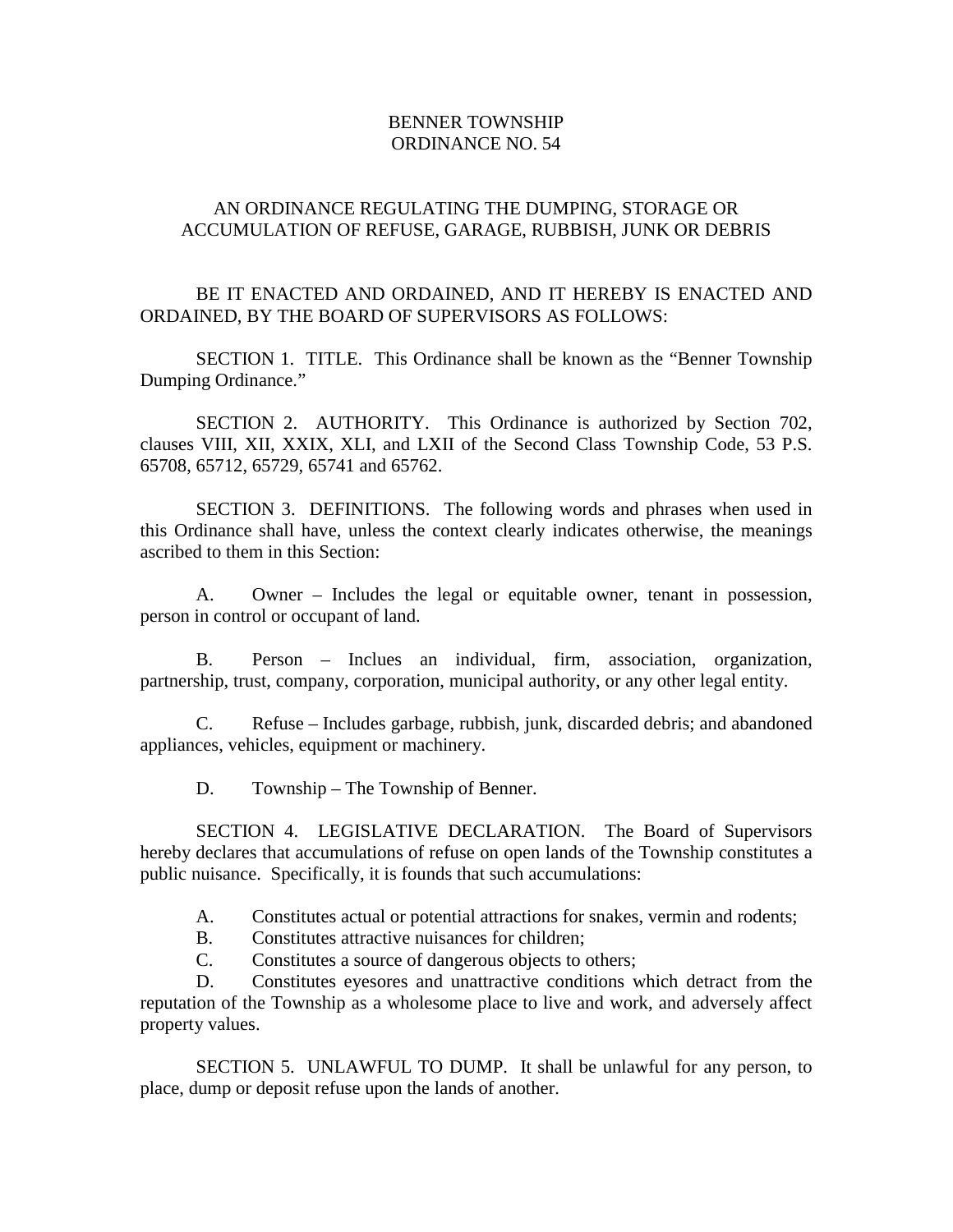SECTION 6. ACCUMULATIONS PROHIBITED. It shall be unlawful for any owner to establish, maintain, suffer or permit the deposit or accumulation of refuse upon his, her, its or their land.

SECTION 7. RESPONSIBILITY OF OWNERS. It shall be the responsibility of the owner or owners of land, jointly and severally, to keep his, her, or their land from accumulations of refuse and to remove any refuse deposited thereon upon notice of the Enforcement Officer.

SECTION 8. EXCEPTION. Refuse which has accumulated since the last regular refuse pickup, and is being accumulated for removal at the next regular refuse or riff-raff pickup by a regular refuse or riff-raff pickup services shall be exempted from the provisions of this Ordinance, PROVIDED, said refuse is removed by the next regular refuse or riff-raff collection date.

SECTION 9. NOTICE. The Township Enforcement Officer, upon observing the accumulation of refuse upon any lands in the Township, shall give notice and an order to the owner or owners of said land, to remove the same within ten days of such other reasonable time as the Enforcement Officer shall determine. The Enforcement Officer shall have authority to extend the time for removal, upon request and reasonable cause shown, for periods of up to thirty days.

SECTION 10. NOTICE TO OWNERS WHO EMPLOY PATROLS. Any owner of land:

A. who owns and exclusively controls more than 200 acres of contiguous land in the Township; and

B. who employs agents to patrol the land; and

C. who provides for regular (at least quarterly) refuse removal, shall have until the next regular (at least quarterly) date of refuse removal, to remove any accumulation or deposit of refuse, but not more than 90 days.

SECTION 11. APPEALS. Any person aggrieved by any determination, notice or order of the Enforcement Officer may appeal the same within thirty days of such determination or the issuance of a notice or order pursuant to the Local Agency Law, 2 Pa. C.S.A. 105.

SECTION 12. VIOLATION. It shall be considered a public nuisance and a violation of this Ordinance for any person to fail to remove any accumulation or deposit of refuse after notice and an order to remove the same has been given to the owner.

SECTION 13. PENALTY. Any person who violates any of the provisions of this Ordinance shall, upon conviction thereof in a summary proceeding before a District Magistrate shall be sentenced to pay a fine of not more than six hundred (\$600.00)